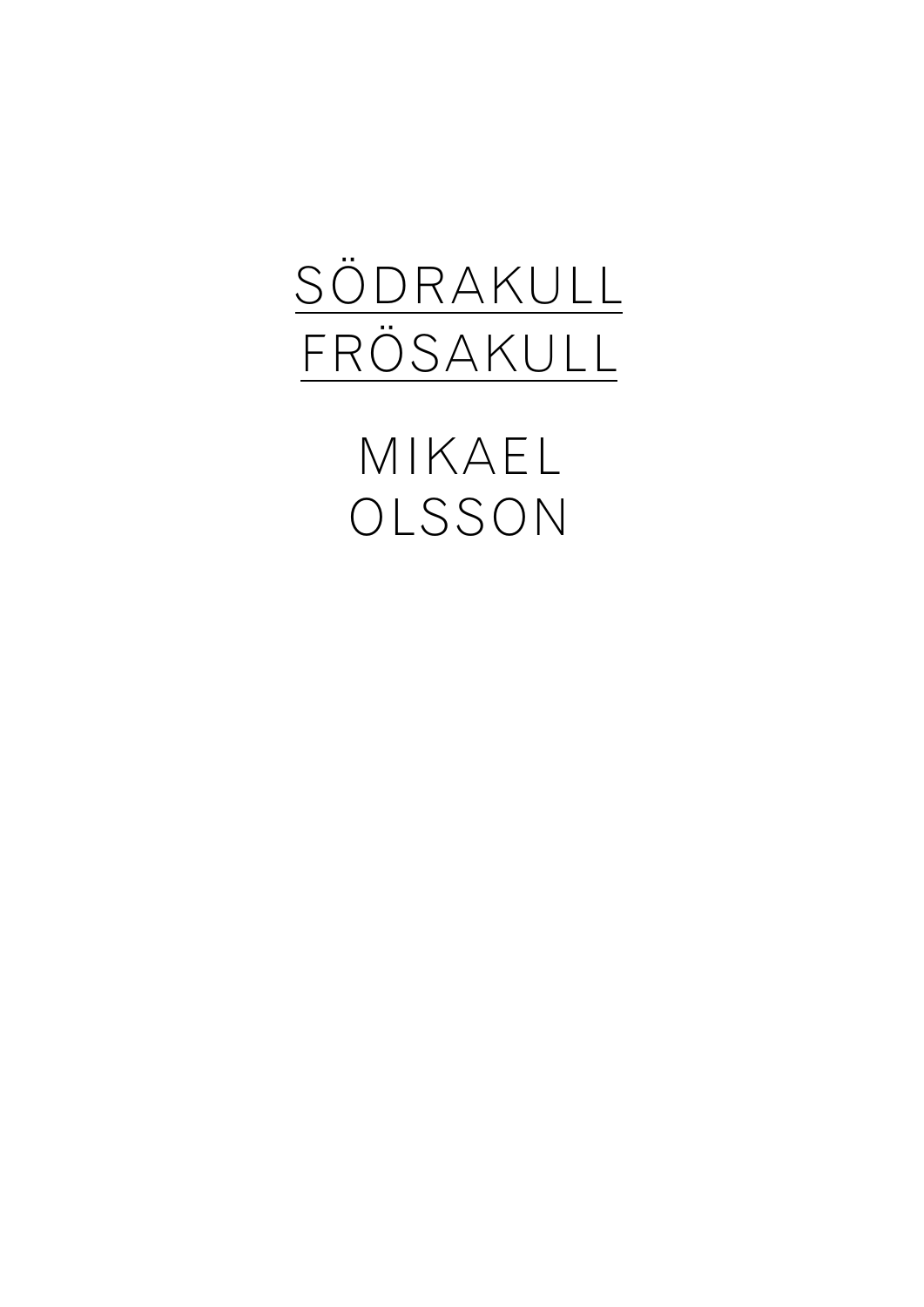Arthur Ross Architecture Gallery Buell Hall

April 8–May 5 Gallery hours: Mon–Fri, 12pm–6pm

The exhibition is made possible by the generous support of Galerie Nordenhake, the Swedish Institute, the Embassy of Sweden Washington and the Swedish Art Council.

GS APP Exhibitions Assistants: Greg Bugel Brittany Drapac

GS APP CCCP Exhibitions Assistant: Adam Bandler

GS APP Exhibitions Crew: Benjamin Brichta Zoe Florence Nicole Kotsis Nicholas Reiter Jeff Shiozaki George Valdes Sherry Yang Jodie Zhang Mia Zinni

The exhibition presents Mikael Olsson's photographs of two houses by Swedish designer and architect Bruno Mathsson: the summer house at Frösakull built in 1960 and the house at Södrakull built in 1964 and 1965. Over the last decade Olsson has repeat edly visited, studied, photographed and intermit tently occupied these two Mathsson houses that were abandoned and in disrepair. Olsson's project contends with the legacy of Mathsson's work in Sweden and internationally, while operating on the relationship among architecture, photography and preservation. The project explores the condition of these houses that meet their first act of preservation through photography, while questioning what may be neglected or erased through subsequent repair and reoccupation.<br>Olsson's fastidious attention to the houses' design

and to the residue of their occupation delivers an archeology of both Swedish modernist domestic ity and Mathsson's own inhabitation. The houses display a characteristic obsession with air, sun and oxygen, and performed for Mathsson as setting for his interests in naturism, fitness and nudism. In this sense the photographs provide a condensation of modernist biologically oriented preoccupations, for which the houses are an extreme Swedish concentrate.